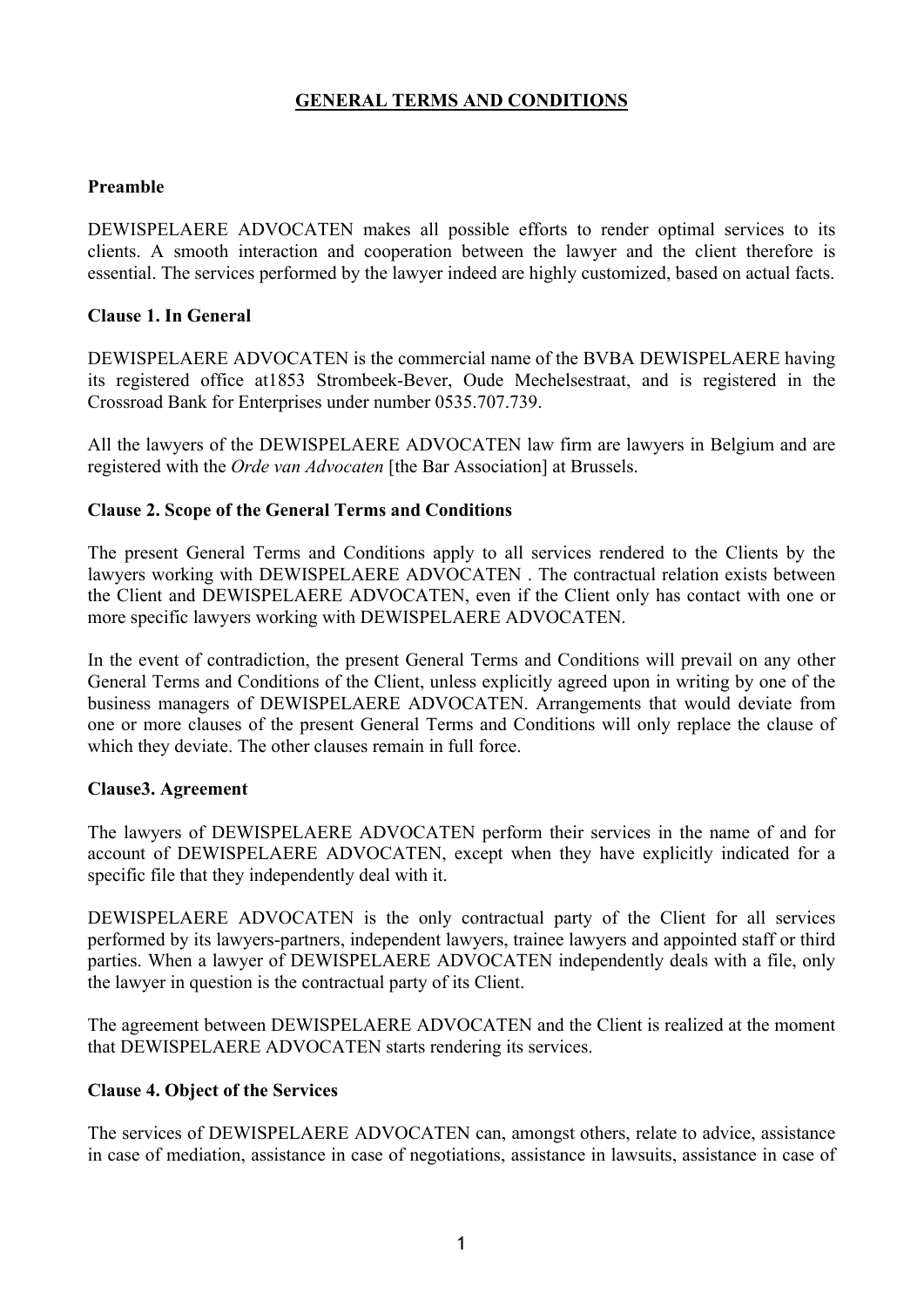expert appraisal examinations, and the mandate of mandatory. Parties will agree upon the precise object of the services of DEWISPELAERE ADVOCATEN at the start of the activities and, if necessary, adjust and/or extend it in the course of the further execution thereof.

DEWISPELAERE ADVOCATEN does not undertake an obligation to achieve a result, but a best efforts obligation.

# **Clause 5. Internal Distribution of Tasks**

Barring explicit opposition on behalf of the Client, DEWISPELAERE ADVOCATEN is free to internally distribute files or certain aspects thereof amongst its staff members-lawyers. The internal distribution will be based as much as possible on the preferential subjects of the lawyers and/or the wishes of the Client. If necessary, lawyers work in a team. The dominus litis always keeps the supervision over the file.

#### **Clause 6. Information**

The Client gives to DEWISPELAERE ADVOCATEN, both at the start of the agreement and during the execution thereof, if the occasion arises at the request of DEWISPELAERE ADVOCATEN, accurately all the information that is required for the optimal performance of its services. DEWISPELAERE ADVOCATEN is not responsible for the damage that might result from incorrect or incomplete information given by the Client.

DEWISPELAERE ADVOCATEN informs the Client of the progress of its assignment and the course of the file.

### **Clause7. Appeal to Third Parties**

If the performance of the services requires that an appeal is made to a process server or a translator, the Client leaves the choice thereof to DEWISPELAERE ADVOCATEN. This also applies to the execution of simple tasks (deposit of a procedural document, appear before the court on an (introductory) audience, …) by a local lawyer.

If the performance of the services requires the intervention of another third party, such as foreign lawyers, notaries public, accountants, revisers or experts, the latter will be chosen in consultation with the Client.

Without prejudice to the required consultation, if any, DEWISPELAERE ADVOCATEN is, in the exercise of its assignment, always authorized by the client as a mandatory to instruct the aforementioned service providers in the name of and on behalf of the client, in which case the invoice of the service provider will be issued directly in the name of the client who will pay it directly to the service provider concerned.

#### **Clause 8. Provision and payment terms**

§1. DEWISPELAERE ADVOCATEN has the right to ask the Client before the start of the activities and in the course of the activities for a provision by means of a state of provision and to only start respectively continue its activities or to advance costs upon payment of the provision. In the present Terms and Conditions, a statement of costs and fees also includes the notion of statement of provision.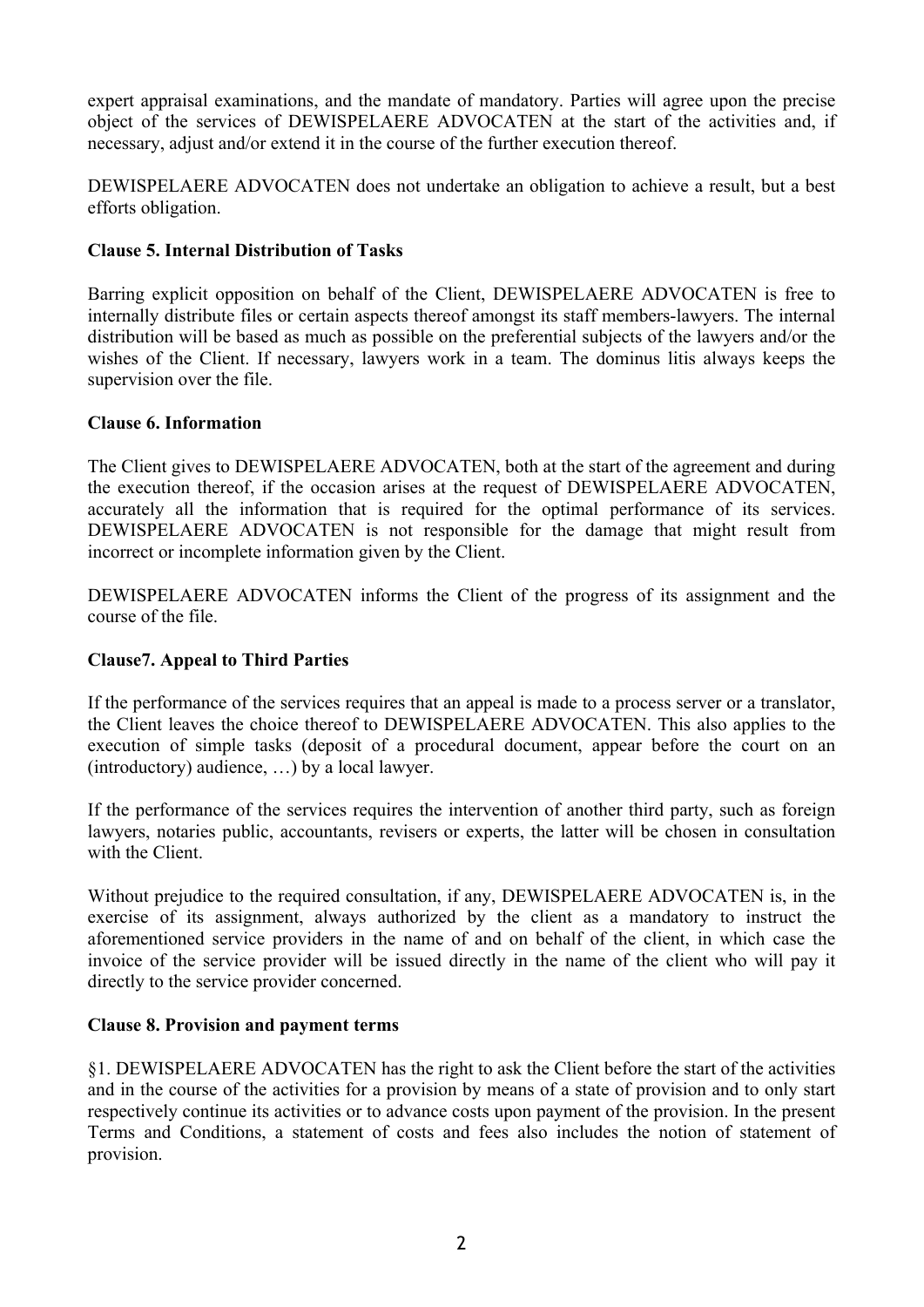A provision is a fixed sum that the Client pays to DEWISPELAERE ADVOCATEN prior to an intermediate statement or final statement. That provision can relate to the services rendered or the costs advanced, or can be an advance payment for services to render or costs to make, or a combination of both. In the intermediate statement or final statement, the provisions are deduced from the overall sum.

§2. The registration of a statement of fees and costs in the books of DEWISPELAERE ADVOCATEN will serve as proof of dispatch of it and of receipt by the addressee.

§3. If the Client does not agree with a statement of fees and costs, he shall protest it in writing and by means of a motivated letter within fourteen days upon date of the statement on penalty of forfeiture of the right.

§4. Unless agreed upon otherwise, all statements of fees are payable in cash at the registered office of DEWISPELAERE ADVOCATEN, without any discount.

In case the statement of fees and costs is not paid on the due date of the statement, DEWISPELAERE ADVOCATEN, without having to give written notice to the Client in advance, has the right (a) to charge delay interests at an interest rate of 10% from the date of the statement until the date of payment in full and (b) to charge fixed damages of 10% of the sum that has remained unpaid, without prejudice to its right to the judicial costs (inclusive of the applicable indemnity of procedure), in case a judicial collection should follow.

In addition, if the occasion arises, DEWISPELAERE ADVOCATEN has the right to suspend the execution of its activities in all the files of the Client concerned until the moment that all statements are paid in full, or to immediately end the overall cooperation with the Client.

DEWISPELAERE ADVOCATEN is not liable for damage that might result from the suspension of its activities or the termination of its agreement with the Client.

§5. In case DEWISPELAERE ADVOCATEN defends the interests of several Clients, all these Clients are jointly and severally liable for payment of the statements of fees and costs that relate to that case (if the occasion arises, increased by the accessories mentioned in §5 and all the costs of collection), and this regardless of the fact to which of the Clients DEWISPELAERE ADVOCATEN has addressed its statements of fees and costs.

# **Clause 9. Liability**

§1. All lawyers of DEWISPELAERE ADVOCATEN and DEWISPELAERE ADVOCATEN itself have, through the *Orde van Advocaten* at the Brussels Bar, a professional liability insurance with nv Amlin Europe. The professional liability of DEWISPELAERE ADVOCATEN and the lawyers working with DEWISPELAERE ADVOCATEN as independent lawyers is limited to the insured amount of  $\epsilon$  1,250,000.00 per claim.

§2. The Client accepts the ordinary insurance of DEWISPELAERE ADVOCATEN and its lawyers as sufficient and accepts that the compensation of the damage he suffers as a consequence of a professional error (even grave) of DEWISPELAERE ADVOCATEN and/or its lawyers and/or appointees is limited to the amount for which DEWISPELAERE ADVOCATEN is insured. This limitation is not applicable in case of intention on behalf of DEWISPELAERE ADVOCATEN and/or its lawyers and/or appointees.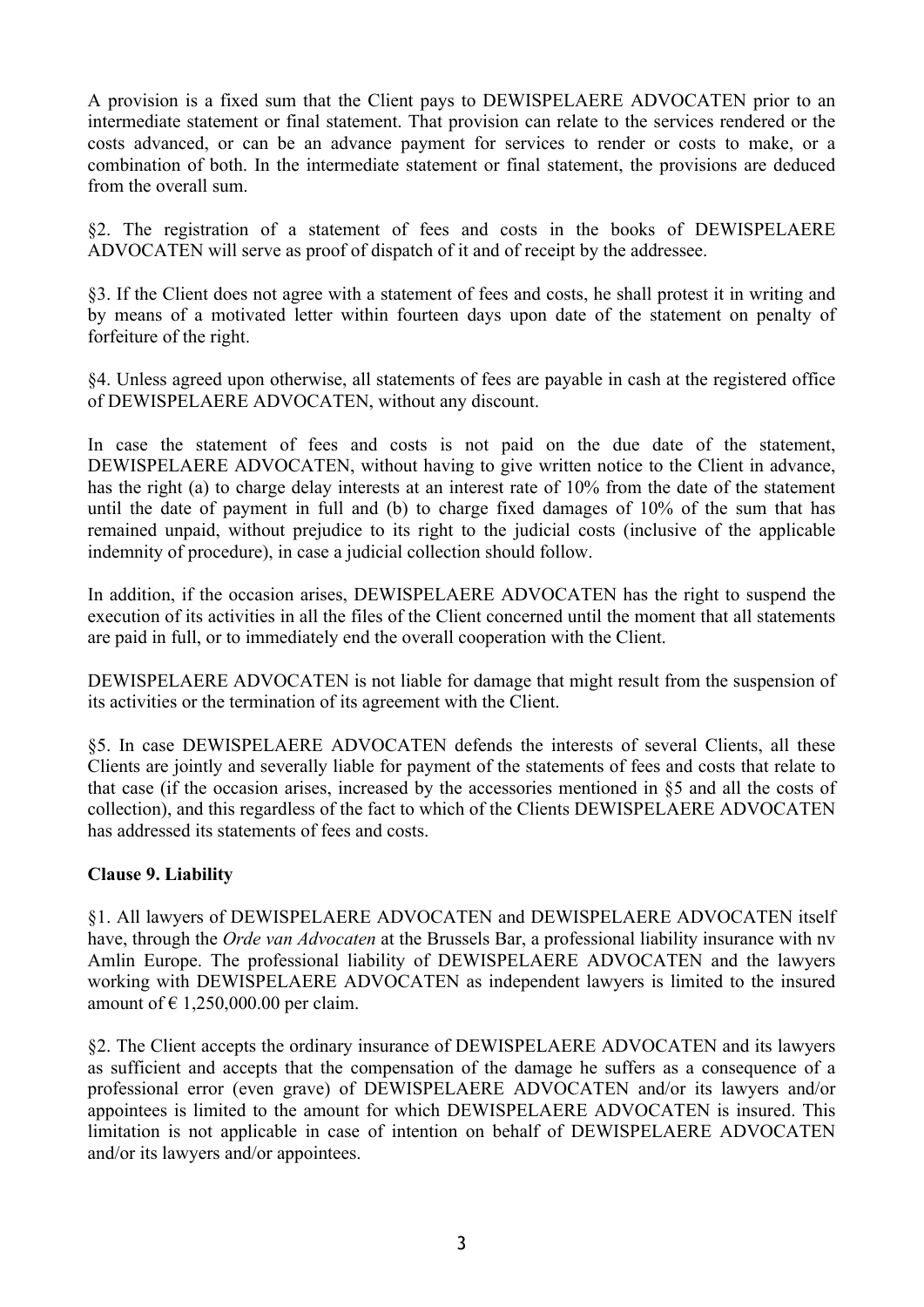§3. In case the professional liability insurer would not cover the damage, without DEWISPELAERE ADVOCATEN or its lawyers or appointees being at fault, the liability of DEWISPELAERE ADVOCATEN, its lawyers and appointees will, both contractually and extracontractually, be limited in principal, costs and interests to the amount excl. of VAT that was charged in the file in which the liability is maintained, and in the absence of such a file to maximally  $\in 7,500.00$  per claim.

§4. DEWISPELAERE ADVOCATEN and its lawyers can in no event be held liable for indirect damage, consequential damage, loss of use or loss of profits suffered by the Clients or by third parties.

§5. Without prejudice to the foregoing, DEWISPELAERE ADVOCATEN and its lawyers are not liable for shortcomings, if any, of third parties that are implicated in the execution of their services, indien hen opdracht werd verleend namens en voor rekening van de cliënt. In zodanig geval kan DEWISPELAERE ADVOCATEN derhalve ook niet hoofdelijk of ondeelbaar gehouden zijn met dergelijke derde tot betaling van welkdanige vergoeding aan de cliënt.

§6. Notwithstanding the fact that DEWISPELAERE ADVOCATEN makes reasonable efforts to protect its emails and attachments against viruses and other defects that can affect computers and IT-systems, it remains the responsibility of the Client to take the necessary measures in order to protect the computers and the IT-system of the Client against such viruses or defects. DEWISPELAERE ADVOCATEN does not accept any liability for any loss or damage whatsoever that is the consequence of the reception or the use of electronic communication coming from DEWISPELAERE ADVOCATEN.

# **Clause 10. Intellectual Property Rights**

The Client cannot reproduce, divulge or in any way whatsoever use the advices, notes, contracts, procedural documents, documents and all other intellectual activities made by DEWISPELAERE ADVOCATEN regardless of their form, without the prior written approval, neither by itself or with the help of others, other than in the scope of the assignment attributed to DEWISPELAERE ADVOCATEN.

# **Clause 11. Termination of the Contract**

§1. Both the Client and DEWISPELAERE ADVOCATEN at all times have the right to terminate the contract with immediate effect and without motivation.

If the occasion arises, the Client is obliged to pay all services and costs until the date of termination of the contract. DEWISPELAERE ADVOCATEN draws up a final statement of fees and costs and transmits it to the Client.

In as far as authorized by law and by the deontological code, DEWISPELAERE ADVOCATEN can appeal to its retention right before handing over its file to the Client.

§2. DEWISPELAERE ADVOCATEN is not liable for damage that might result from the termination of its contract with the Client.

# **Clause 12. Archiving**